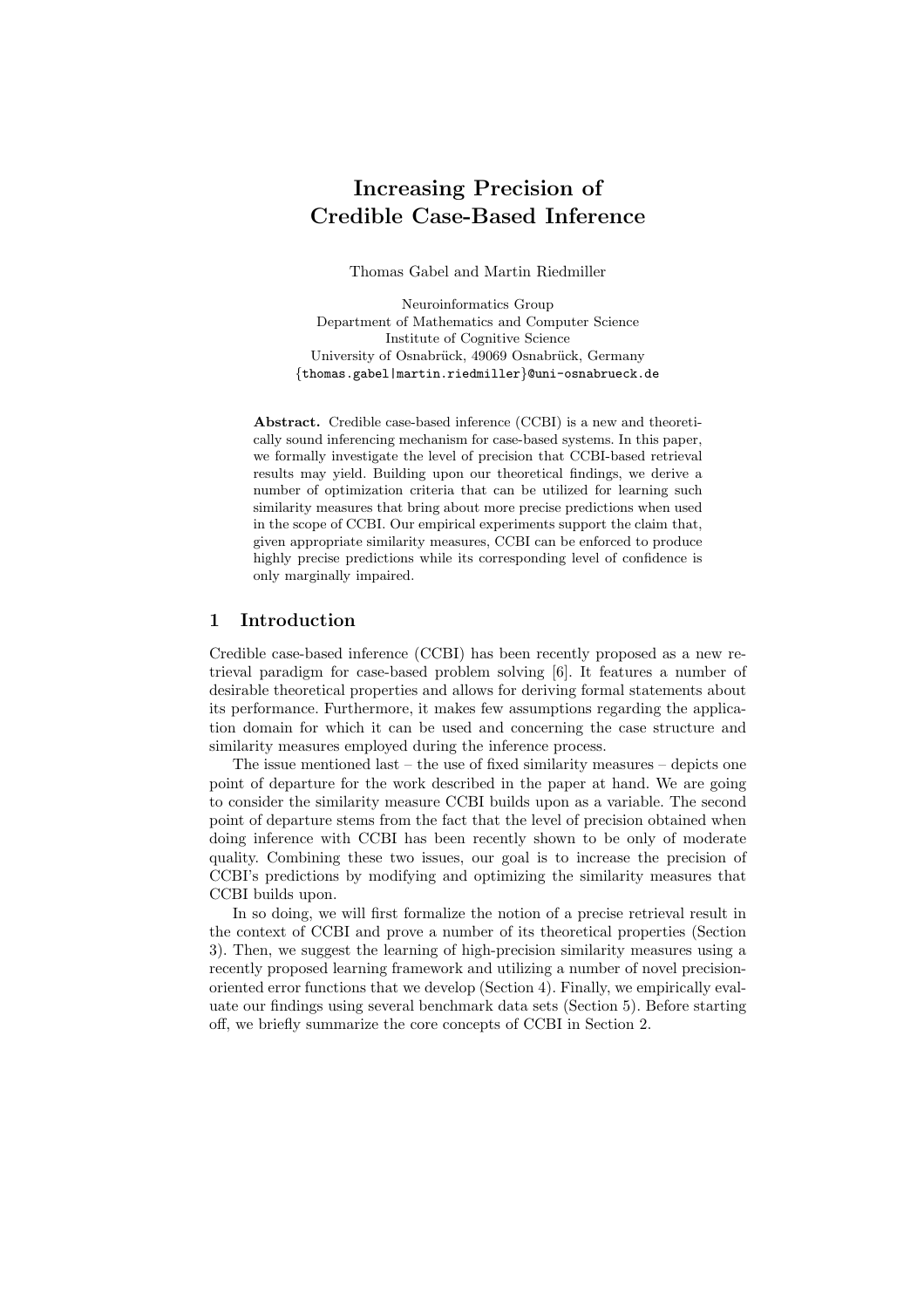## 2 Credible Case-Based Inference

In [6], Hüllermeier introduced credible case-based inference as a novel method for retrieving candidate solutions in case-based problem solving. CCBI is built upon a sound formalization of the CBR paradigm and allows for proving some of its theoretical properties. In this section, we briefly outline those specifics of CCBI and of its inference mechanism that are of relevance in the scope of this paper, and we also point to some possibilities for improving its performance.

## 2.1 Notation and Outline of CCBI

Throughout this paper, we denote by  $\mathcal X$  a problem space and by  $\mathcal L$  a solution space, where a case consists of a problem part  $x \in \mathcal{X}$  and solution part  $\lambda_x \in \mathcal{L}$ . Further, a case base M is a collection of cases  $\langle x_i, \lambda_{x_i} \rangle \in \mathcal{M}, 1 \leq i \leq |\mathcal{M}|.$ 

Motivating CCBI, the well-known CBR hypothesis that "similar problems have similar solutions" has been equipped with the formal interpretation that

$$
\forall x, y \in \mathcal{X} : sim_{\mathcal{L}}(\lambda_x, \lambda_y) \geq sim_{\mathcal{X}}(x, y). \tag{1}
$$

Since, however, in practice this requirement will typically be frequently violated, [6] introduces the concept of a similarity profile  $\zeta$  that is defined by

$$
\zeta(\alpha) := \inf_{\substack{x,y \in \mathcal{X} \\ \sin \chi(x,y)=\alpha}} \sin \mathcal{L}(\lambda_x, \lambda_y) \text{ for all } \alpha \in [0,1].
$$

As  $\zeta$  is generally unknown, the notion of a *similarity hypothesis*  $h : [0,1] \rightarrow [0,1]$ is introduced which is meant to approximate  $\zeta$ . Of special interest are similarity hypotheses that are consistent with a given data set  $M$ , i.e. for which it holds

$$
\forall \langle x, \lambda_x \rangle, \langle y, \lambda_y \rangle \in \mathcal{M} : \operatorname{sim}_{\mathcal{X}}(x, y) = \alpha \Rightarrow \operatorname{sim}_{\mathcal{L}}(\lambda_x, \lambda_y) \ge h(\alpha).
$$

One such data-consistent hypothesis that will play a major role throughout this paper takes the form of a step function over a partition  $A_k$  of the problem similarity interval  $[0, 1]$  and is called *empirical similarity profile*. It is defined as a function  $h_{\mathcal{M}} : [0, 1] \rightarrow [0, 1]$  with

$$
h_{\mathcal{M}}: x \mapsto \sum_{k=1}^{m} \beta_k \cdot \mathbb{I}_{A_k}(x) \text{ and } \beta_k := \min_{(x,\lambda_x), (y,\lambda_y) \in \mathcal{M} \atop \text{sim}_{\mathcal{X}}(x,y) \in A_k} \text{sim}_{\mathcal{L}}(\lambda_x, \lambda_y) \tag{2}
$$

where  $A_k = [\alpha_{k-1}, \alpha_k)$  for  $1 \leq k < m$ ,  $A_m = [\alpha_{m-1}, \alpha_m]$  and  $0 = \alpha_0 < \alpha_1 <$ ...  $\langle \alpha_m = 1 \rangle$  ( $\mathbb{I}_A(x) = 1$  if  $x \in A$ ,  $\mathbb{I}_A(x) = 0$  else, and min  $\emptyset = 1$  by definition). Thus, by definition the following relaxation of the constraint in Equation 1 holds

$$
\forall \langle x, \lambda_x \rangle, \langle y, \lambda_y \rangle \in \mathcal{M} : sim_{\mathcal{L}}(\lambda_x, \lambda_y) \geq h_{\mathcal{M}}(sim_{\mathcal{X}}(x, y)).
$$

In contrast to, for example, k-NN prediction, CCBI does not provide point predictions, but sets of candidate solutions. So, for predicting the label  $\lambda_q$  of a new query problem  $q \in \mathcal{X}$ , the notion of a *credible solution set*  $C(q)$  is introduced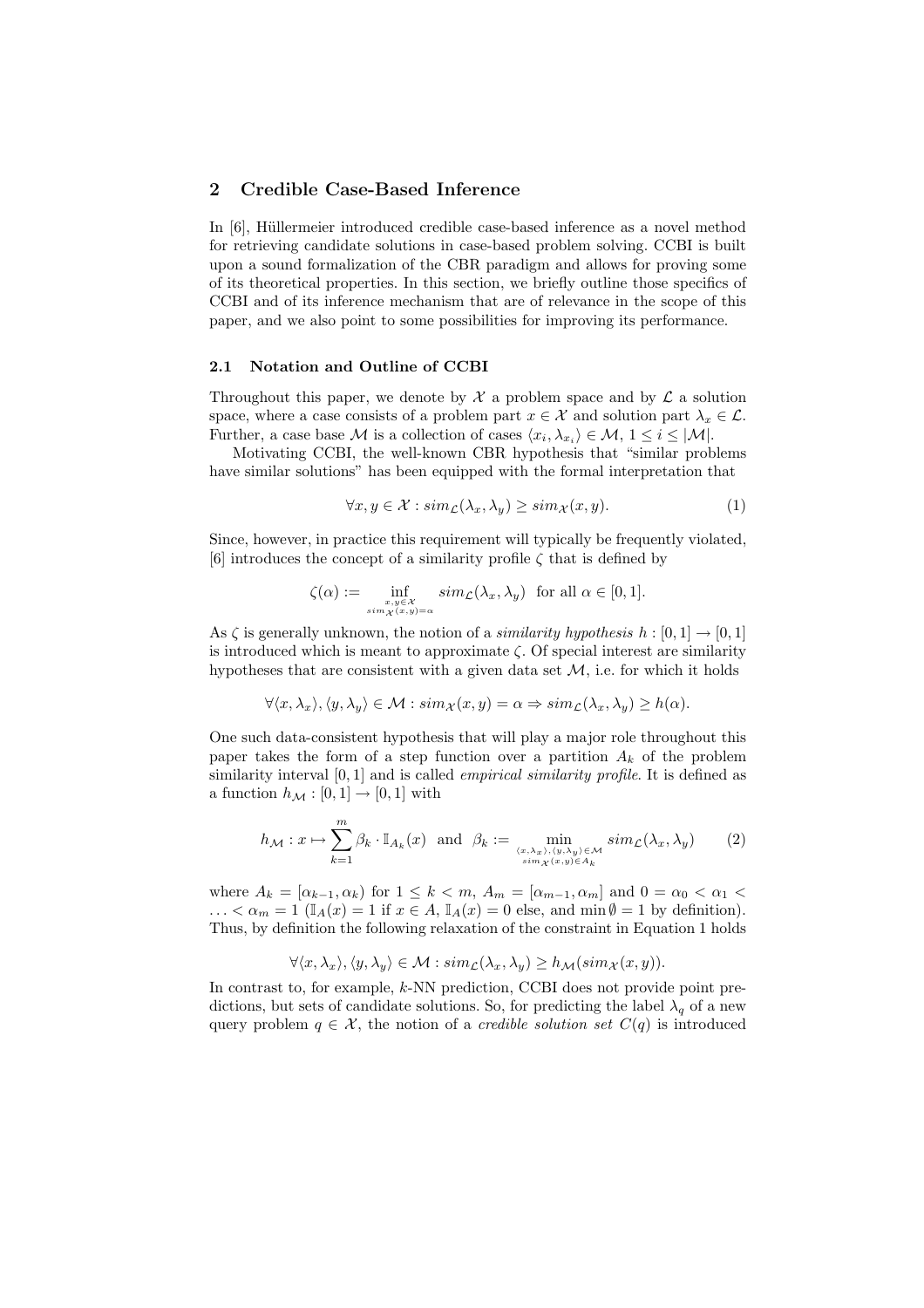and, when doing inference with a finite data set  $M$ , it is suggested that the requested solution is an element of the following estimated credible solution set

$$
C^{est}(q) = \bigcap_{c \in \mathcal{M}} \{ \lambda | sim_{\mathcal{L}}(\lambda, \lambda_c) \ge h_{\mathcal{M}}(sim_{\mathcal{X}}(q, c)) \}.
$$
 (3)

For this inference mechanism, an estimation can be derived concerning the probability that a correct prediction  $(\lambda_q \in C^{est}(q))$  is made subject to  $|\mathcal{M}|$  and m.

## 2.2 Weaknesses of CCBI

As indicated before, high confidence levels in CCBI typically come along with poor levels of precision, meaning that the solution set  $C^{est}(q)$  returned for some query q, contains a large number of elements. While some extensions to pure CCBI have been suggested to combat that shortcoming (e.g. the use of probabilistic similarity profiles [6]), the underlying problem of low precision is not a flaw in CCBI's inferencing mechanism, but is actually caused by poor and unsuitable problem similarity measures employed. Consequently, our goal pursued in this paper is to improve the problem similarity measures in such a manner that the imprecision of returned credible solution sets is reduced, while we rely on the basic form of CCBI (cf. Equation 3) to actually perform the retrieval.

## 3 Imprecision in CCBI

Aiming at the reduction of imprecision in inferencing with CCBI by adjusting problem similarity, we start off by formally investigating what it means for a credible set  $C^{est}$  to be precise or imprecise.

## 3.1 Formalization

Precision is usually defined as the share of correct items retrieved to the overall number of items retrieved [1]. Therefore, intuitively, we might say that a credible solution set  $C<sup>est</sup>(q)$  as prediction for the solution of q is of maximal precision if it contains the correct solution  $\lambda_q$  and no further elements. However, in the scope of CCBI, we need to extend that view slightly.

**Definition 1 (Precise Solution Set).** Let M be a case base and  $\langle q, \lambda_q \rangle$  be a case with  $q \in \mathcal{X}$  and  $\lambda_q \in \mathcal{L}$  as corresponding solution. Then, we call

$$
C^{prec}(q) = \bigcap_{\langle c, \lambda_c \rangle \in \mathcal{M}} \{ \lambda | sim_{\mathcal{L}}(\lambda, \lambda_c) \geq sim_{\mathcal{L}}(\lambda_q, \lambda_c) \}
$$

the precise solution set for q.

The following lemma lets us conclude that  $C^{prec}(q) \subseteq C^{est}(q)$  is the smallest, hence, maximally precise solution set that (a) will be returned when doing casebased inference with CCBI and that (b) is correct in the sense that  $\lambda_q \in C^{est}(q)$ . In other words, besides the correct solution  $\lambda_q$ , all other elements from  $C^{prec}(q)$ are always included in  $C^{est}(q)$ , no matter which similarity profile h is used during retrieval.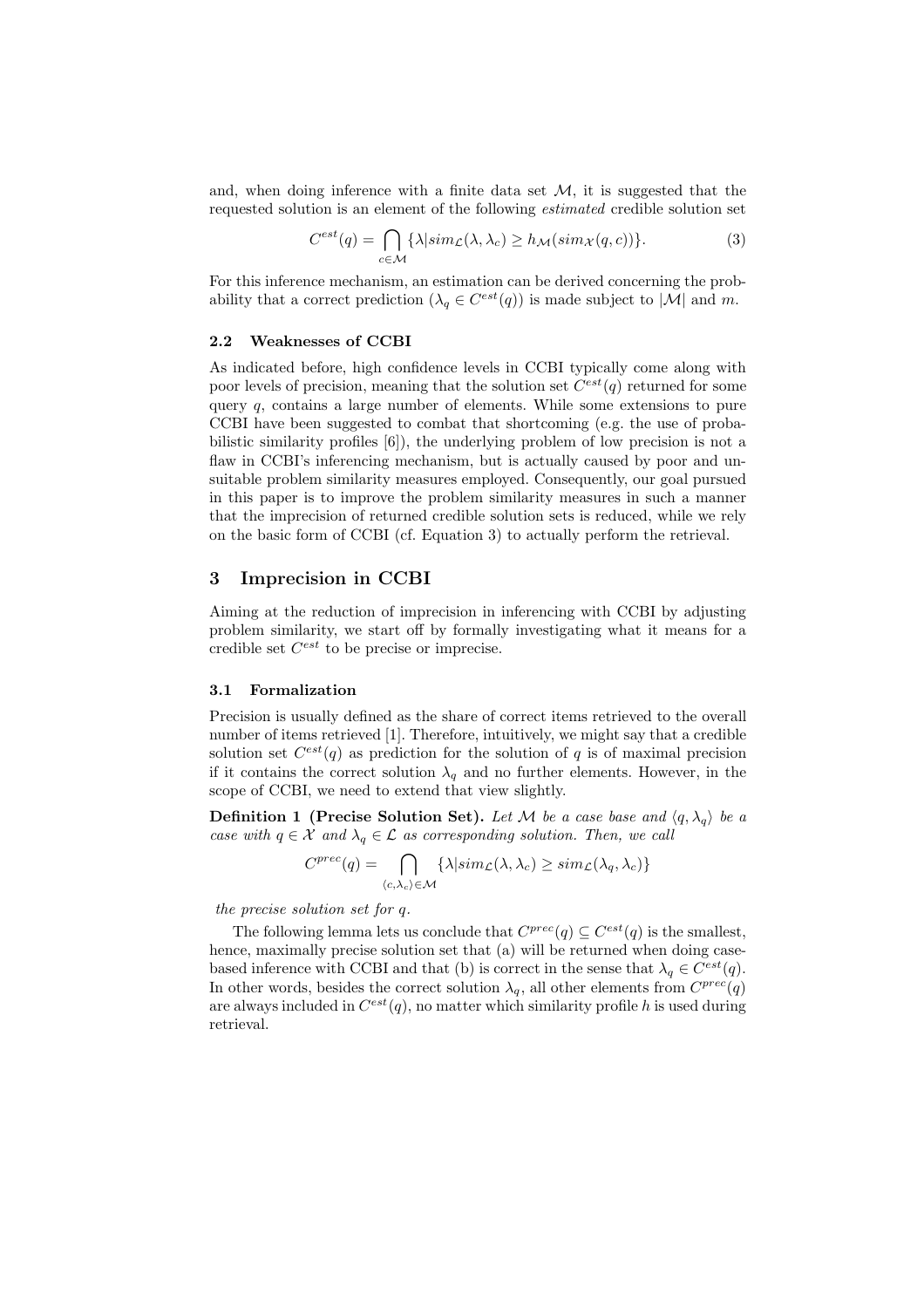**Lemma 1.** For any similarity hypothesis h consistent with the case data  $M$  and any query q, the credible solution set  $C^{est}(q)$  contains  $C^{prec}(q)$  as a subset.

**Proof:** Let  $\lambda_d \in C^{prec}(q)$ . So, for all  $\langle c, \lambda_c \rangle \in \mathcal{M}$  it holds:  $\text{sim}_{\mathcal{L}}(\lambda_d, \lambda_c) \geq$  $\sinh(\lambda_q, \lambda_c)$ . As h is assumed to be consistent with the data in M, it holds for all  $\langle x, \lambda_x \rangle, \langle y, \lambda_y \rangle \in \mathcal{M}$  that  $\text{sim}_\mathcal{L}(\lambda_x, \lambda_y) \geq h(\text{sim}_\mathcal{X}(x, y))$ . Thus, for all  $\langle c, \lambda_c \rangle \in$ M it also holds  $sim_{\mathcal{L}}(\lambda_d, \lambda_c) \geq h(sim_{\mathcal{X}}(q, c))$ . Therefore,  $\lambda_d \in \bigcap_{\langle c, \lambda_c \rangle \in \mathcal{M}} \{\lambda | c \in \bigcap_{\langle c, \lambda_c \rangle \in \mathcal{M}} \{\lambda \}$  $\dim_{\mathcal{L}}(\lambda, \lambda_c) \geq h(\text{sim}_{\mathcal{X}}(q, c)) = C^{est}(q)$ . (Note:  $\lambda_q \in C^{prec}(q)$  by definition.)  $\Box$ 

Note that for  $|C^{prec}(q)| > 1$  to occur, we must require that there is at least one  $\langle d, \lambda_d \rangle$  whose solution  $\lambda_d$  is at least as similar to all other solutions in M as  $\lambda_q$ . This situation is not as unrealistic as it might seem: It may occur even for symmetric and reflexive solution similarity measures, e.g. if they contain "plateaus" of maximal similarity (see Figure 1). In the remainder of this paper, however, we focus on regression tasks using the Euclidean distance as the basis for determining solution similarity, such that  $\sin \mathcal{L}$  is a strongly monotonous function and therefore always  $|C^{prec}| = 1$  (proof omitted).



Fig. 1. Examples of solution similarity measures with  $|C^{prec}| \ge 1$ . In a), for  $\lambda_q = 1$ , for example,  $C^{prec}(q) = {\lambda_c | c \in \mathcal{M}, \lambda_c \in [1,3]}$ . In b), it holds  $C^{prec}(a) = {\lambda_a, \lambda_b, \lambda_d},$ whereas in c),  $\sin x$  is decreasing strongly monotonically and hence  $|C^{prec}(q)| = 1$ .

## 3.2 Similarity Measures for High-Precision CCBI

We now focus on the relation between problem similarity measures, empirical similarity profiles that can be induced from them, and their impact on CCBI.

From Lemma 1, we observe that CCBI attains its maximal precision when it holds that  $C^{prec}(q) = C^{est}(q)$  for all  $q \in \mathcal{X}$ . Assuming the case base M to be fixed and considering  $\sin x$  as a variable, improving the precision of CCBI means searching for a problem similarity measure such that  $C^{est}(q)$  contains as few elements as possible for as many  $q$  as possible.

Definition 2 (Maximally Precise Problem Similarity Measure). A function  $\sin \chi : \mathcal{X}^2 \to [0,1]$  is called a maximally precise problem similarity measure for a given case base M and number of intervals m, if for the predictions produced by CCBI, based on the corresponding empirical similarity profile  $h_{\mathcal{M}}^{sim\ \tilde{\chi}}$ , it holds that  $Pr(C^{prec}(q) = C^{est}(q)) = 1$  for all  $q \in \mathcal{X}$ .

Assuming the existence of an optimal problem similarity measure, it is straightforward to prove the following lemma.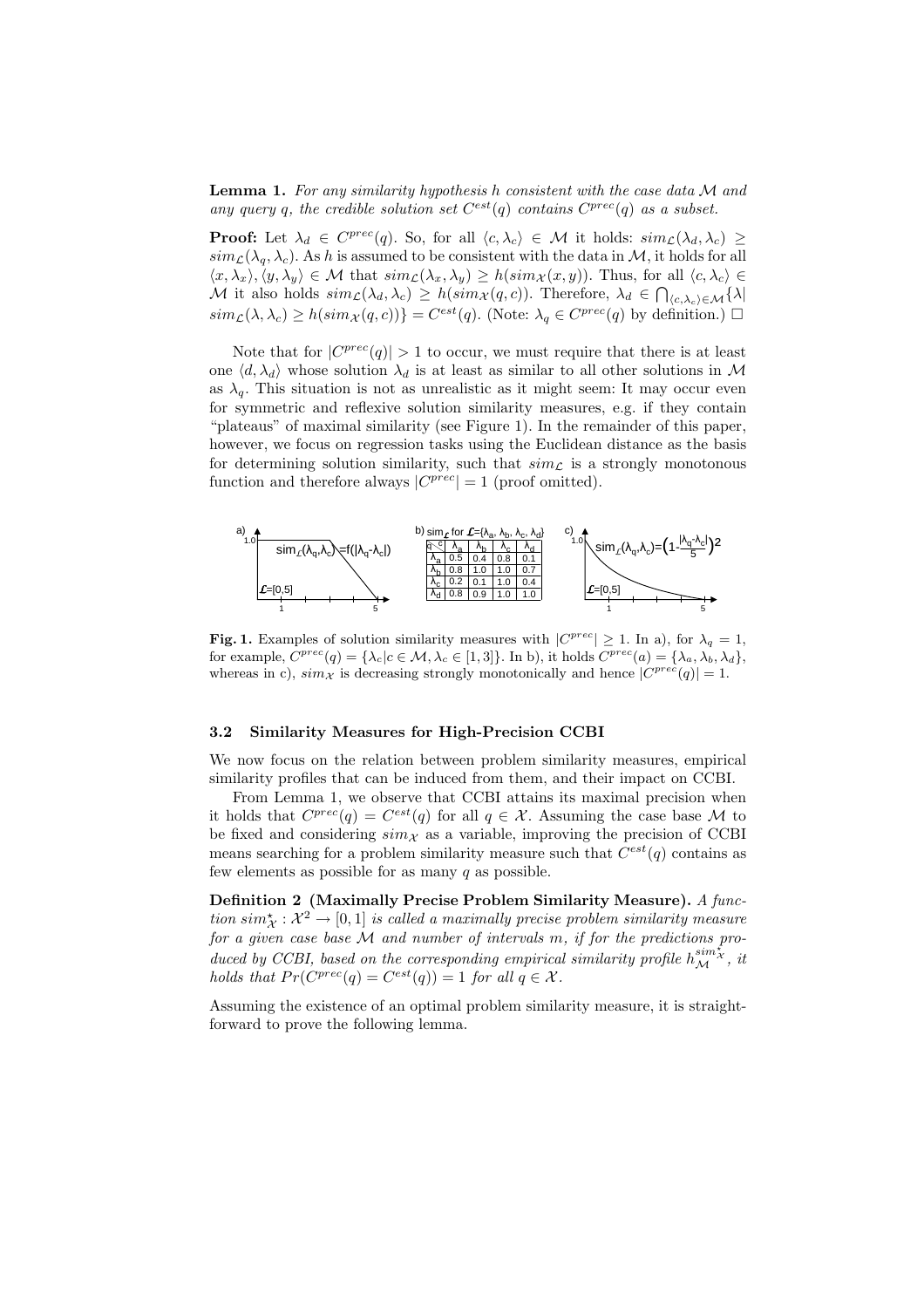**Lemma 2.** Let M be a case base,  $m > 0$  the number of intervals used for determining an empirical similarity profile  $h_{\mathcal{M}},$   $sim_{\mathcal{X}}$  and  $sim_{\mathcal{L}}$  be problem and solution similarity measures, respectively. If for all  $\langle x, \lambda_x \rangle, \langle y, \lambda_y \rangle \in \mathcal{M}$  it holds that  $\sinh_{\mathcal{L}}(\lambda_x, \lambda_y) = h_{\mathcal{M}}(\sinh_{\mathcal{X}}(x, y)),$  then  $\sinh_{\mathcal{X}}$  is a maximally precise problem similarity measure for M, i.e.  $h_{\mathcal{M}} = h_{\mathcal{M}}^{sim\star}$ .

**Proof:** We show  $Pr(C^{prec}(q) = C^{est}(q)) = 1$  by proving by contradiction that, under the assumptions made,  $C^{est}(q) \setminus C^{prec}(q) = \emptyset$  for all  $q \in \mathcal{X}$ . Assume there is a case  $\langle u, \lambda_u \rangle \in \mathcal{M}$  such that  $\lambda_u \in C^{est}(q) \setminus C^{prec}(q)$ . The CCBI inference scheme tells that  $\lambda_u \in C^{est}(q)$  implies that for all  $\langle c, \lambda_c \rangle \in$ M it holds  $\sinh(\lambda_u, \lambda_c) \geq h_{\mathcal{M}}(\sinh(\lambda_g, c))$ . Knowing that  $\sinh(\lambda_x, \lambda_y) =$  $h_{\mathcal{M}}(sim_{\mathcal{X}}(x, y))$  for all  $\langle x, \lambda_x\rangle, \langle y, \lambda_y\rangle \in \mathcal{M}$  (precondition of Lemma 2), we conclude that  $\text{sim}_{\mathcal{L}}(\lambda_u, \lambda_c) \geq \text{sim}_{\mathcal{L}}(\lambda_q, \lambda_c)$  (\*) for all  $\langle c, \lambda_c \rangle \in \mathcal{M}$ . Further, as  $\lambda_u \notin C^{prec}(q) = \bigcap_{\langle c, \lambda_c \rangle \in \mathcal{M}} \{\lambda | sim_{\mathcal{L}}(\lambda, \lambda_c) \geq sim_{\mathcal{L}}(\lambda_q, \lambda_c) \},\$  there must exist a  $\langle d, \lambda_d \rangle \in \mathcal{M}$  such that  $\text{sim}_{\mathcal{L}}(\lambda_u, \lambda_d) \leq \text{sim}_{\mathcal{L}}(\lambda_q, \lambda_d)$ . This contradicts  $(\star)$ .  $\Box$ 

Accordingly, we can force predictions produced by CCBI to be of maximal precision for a given case base  $M$ , if we manage to provide a problem similarity measure such that the corresponding empirical similarity profile  $h_{\mathcal{M}}$  features no interval in which any two pairs of cases have different levels of solution similarity. For further investigations, we introduce the notion of the empirical similarity boundary that represents a kind of counterpart to an empirical similarity profile.

Definition 3 (Empirical Similarity Boundary). Let  $A_k$  be a partition of [0, 1] as in Equation 2. We call

$$
\hat{h}_{\mathcal{M}}: x \mapsto \sum_{k=1}^{m} \gamma_k \cdot \mathbb{I}_{A_k}(x) \quad with \quad \gamma_k := \max_{\substack{\langle x, \lambda_x \rangle, \langle y, \lambda_y \rangle \in \mathcal{M}, \\ \operatorname{sim}_\mathcal{X}(x, y) \in A_k}} \operatorname{sim}_\mathcal{L}(\lambda_x, \lambda_y),
$$

the empirical similarity boundary for M (here,  $\mathbb{I}_A$  is the indicator function of set A and  $\max \emptyset = 0$  by definition).

From Lemma 2, it follows that CCBI has maximal precision for  $M$ , if the corresponding empirical similarity profile and boundary are identical for intervals containing data (and by definition,  $h_M$  is zero while  $h_M$  is one for intervals that contain no data). Note, however, that the inverse statement is not generally true.

Corollary 1. If, for a case base M and a similarity measure  $sim_X$ , it holds  $h_{\mathcal{M}}^{simx}(x) \geq \hat{h}_{\mathcal{M}}^{simx}(x)$ , then  $sim_{\mathcal{X}}$  is maximally precise, i.e.  $sim_{\mathcal{X}} = sim_{\mathcal{X}}^*$ .

### 3.3 Modifying Problem Similarity

Next, we investigate how to exploit the statements made so far for tuning similarity measures in order to increase CCBI's precision. Speaking about modifications applied to similarity measures, we stress that we consider the solution similarity measure  $\sin\theta$  to be fixed. By contrast,  $\sin\theta$  is a variable and may (at least in theory<sup>1</sup>) take any value from the space of functions definable over  $\mathcal{X}^2 \to [0,1].$ 

<sup>&</sup>lt;sup>1</sup> In practice, we will usually confine ourselves to some "reasonable" or appropriately representable sub-space of functions.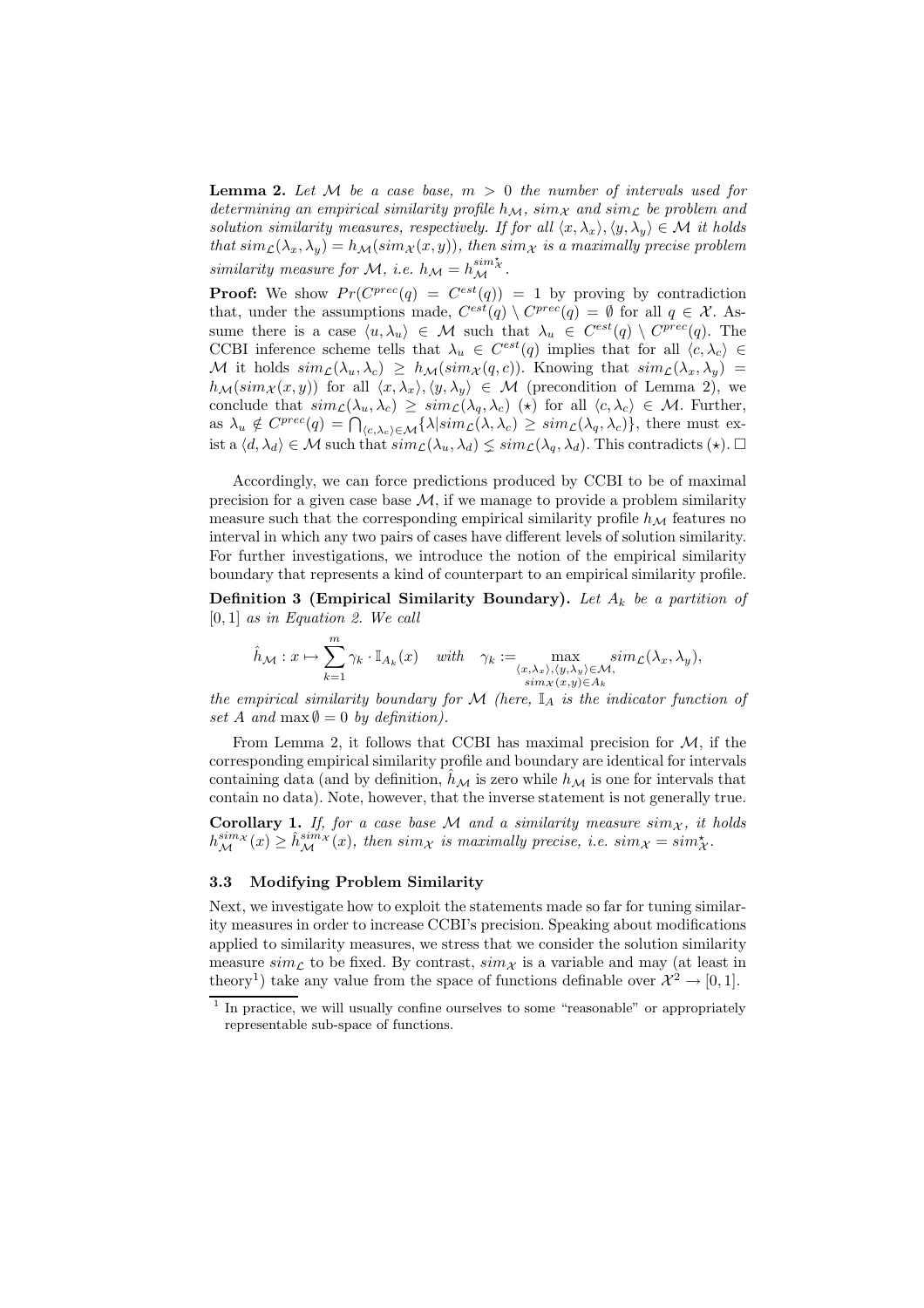#### 3.3.1 Partitioning Problem Similarity

A naive approach that allows for frequently fulfilling the constraint from Corollary 1, i.e.  $h_{\mathcal{M}}(x) = \hat{h}_{\mathcal{M}}(x)$  for many intervals, and so increases the probability for precise solution sets, can be realized by incrementing the number  $m$  of intervals used for determining the similarity profile and boundary (see Figure 2).

**Lemma 3.** If for all  $\langle x_1, \lambda_{x_1} \rangle$ ,  $\langle y_1, \lambda_{y_1} \rangle$ ,  $\langle x_2, \lambda_{x_2} \rangle$ ,  $\langle y_2, \lambda_{y_2} \rangle \in \mathcal{M}$  with  $\text{sim}_{\mathcal{L}}(\lambda_{x_1}, \lambda_{x_2})$ .  $(\lambda_{y_1}) \neq sim_{\mathcal{L}}(\lambda_{x_2}, \lambda_{y_2})$ ) it holds  $sim_{\mathcal{X}}(x_1, y_1) \neq sim_{\mathcal{X}}(x_2, y_2)$ , then for any  $m \geq$ |M| there is a partition  $A_k$  (where  $A_k = [\alpha_{k-1}, \alpha_k]$  for  $1 \leq k \leq m$ ,  $A_m =$  $[\alpha_{m-1}, \alpha_m], 0 = \alpha_0 < \alpha_1 < \ldots < \alpha_m = 1$ ) so that  $h_{\mathcal{M}}(x) \geq \hat{h}_{\mathcal{M}}(x) \ \forall x \in [0, 1].$ 

**Proof:** Let  $\mathbb{S}_{\mathcal{M}} = \{\sin(x, y) | \langle x, \lambda_x \rangle, \langle y, \lambda_y \rangle \in \mathcal{M}\}\)$  be the set of all problem similarity levels occurring for cases within M. Thus,  $|\mathbb{S}_{\mathcal{M}}| \leq |\mathcal{M}|^2$ , and  $\forall s \in \mathbb{S}_{\mathcal{M}}$  the set  $\{sim(\lambda_x, \lambda_y)|\langle x, \lambda_x\rangle, \langle y, \lambda_y\rangle \in \mathcal{M}, \, \text{sim}_\mathcal{X}(x, y) = s\}$  contains exactly one element. We define  $\mathbb{S}_{\mathcal{M}}^{L} = [s_1, \ldots, s_{|\mathcal{M}|}]$  as an ordered list that arranges all elements from  $\mathbb{S}_{\mathcal{M}}$  in ascending order. Next, we set  $\alpha_k = \mathbb{S}_{\mathcal{M}}^L[k]$ for  $1 \leq k \leq m$ , and for  $k > |\mathbb{S}_{\mathcal{M}}|$  we set  $\alpha_k$  distributed equidistantly over  $[1 - S^L_{\mathcal{M}} | S_{\mathcal{M}}|], 1]$ . Obviously,  $A_k$  is a well defined partition. If  $k > |S_{\mathcal{M}}|$ , then  $1 = h_{\mathcal{M}}(x) > h_{\mathcal{M}}(x) = 0$  for  $x \in A_k$  by definition, because there are no  $\langle x, \lambda_x \rangle, \langle y, \lambda_y \rangle \in \mathcal{M}$  with  $\operatorname{sim}_\mathcal{X} (x, y) \in A_k$ . If, however,  $k \leq |\mathbb{S}_\mathcal{M}|$  it holds that  $|\{sim(\lambda_x, \lambda_y)|\langle x, \lambda_x\rangle, \langle y, \lambda_y\rangle \in \mathcal{M}, \text{sim}_{\mathcal{X}}(x, y) \in A_k\}| = 1$ . Consequently,  $\min_{\langle x, \lambda_x \rangle, \langle y, \lambda_y \rangle \in \mathcal{M}, sim_\mathcal{X}(x,y) \in A_k} sim_\mathcal{L}(\lambda_x, \lambda_y) \ = \ \max_{\langle x, \lambda_x \rangle, \langle y, \lambda_y \rangle \in \mathcal{M}, sim_\mathcal{X}(x,y) \in A_k}$  $\lim_{\mathcal{L}}(\lambda_x, \lambda_y)$  and, hence,  $h_{\mathcal{M}}(x) = \hat{h}_{\mathcal{M}}(x)$  for all  $x \in A_k$ .

Lemma 3 suggests that increasing the value of  $m$  may support the precision of the solution sets returned by CCBI. Unfortunately, there are two important drawbacks to be considered. On the one hand, as shown in  $[6]$ , increasing m also decreases the probability that the correct solution  $\lambda_q$  for some problem  $q \in \mathcal{X}$  is not in the solution set, because  $Pr(\lambda_q \notin C^{est}(q)) \leq 2m/(1 + |\mathcal{M}|).$ 

On the other hand, even if  $m \to \infty$ , that lemma fails to guarantee maximal precision, if there exist pairs of cases in  $M$  whose problem parts have identical values of problem similarity, but whose solution parts differ in their solution similarities, i.e.  $\exists \langle x_1, \lambda_{x_1} \rangle, \langle y_1, \lambda_{y_1} \rangle, \langle x_2, \lambda_{x_2} \rangle, \langle y_2, \lambda_{y_2} \rangle \in \mathcal{M} : sim_{\mathcal{X}}(x_1, y_1) =$  $\dim_{\mathcal{X}}(x_2, y_2)$  and  $\dim_{\mathcal{L}}(\lambda_{x_1}, \lambda_{y_1}) \neq \dim_{\mathcal{L}}(\lambda_{x_2}, \lambda_{y_2})$ . In particular, the latter problem can be avoided only by modifying the problem similarity measure  $\sin x$ .



Fig. 2. By incrementing the number  $m$  of intervals, in principle maximal precision can be attained, although such an approach is not valuable in practice.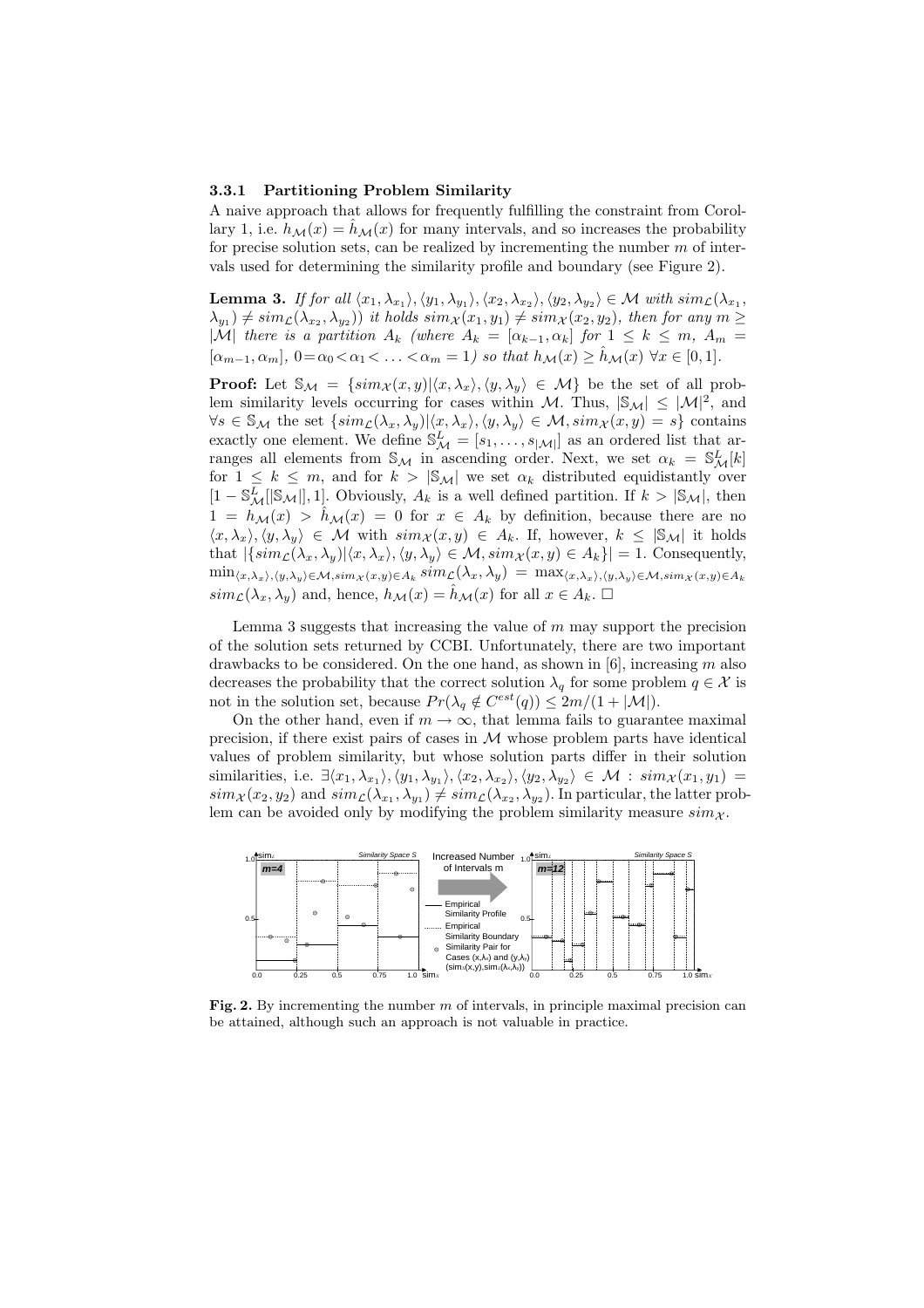#### 3.3.2 Basic Problem Similarity Modifiers

Drawing from the preceding remarks, the need for adapting  $\sin x$  becomes obvious. As a very special case of Lemma 2,  $\sin x$  would trivially be a maximally precise problem similarity measure, if for all cases  $\langle x, \lambda_x \rangle, \langle y, \lambda_y \rangle \in \mathcal{M}$  it held

$$
sim_{\mathcal{X}}(x, y) = sim_{\mathcal{L}}(\lambda_x, \lambda_y).
$$
\n(4)

This idea of employing the solution similarity measure as a kind of similarity teacher for learning a suitable problem similarity measure is not new. It has already been employed for practical tasks [5], has been formalized in [9], and empirically investigated in [3, 4]. Although striving for a problem similarity measure that fulfills the constraint from Equation 4 in order to increase the precision of CCBI seems appealing at first glance, we must be aware that such a naive approach neglects all the knowledge about how the inferencing mechanism of CCBI (cf. Section 2.1) works and, hence, would waste useful background knowledge that can guide the search for a  $\sin x$  that yields high precision predictions.

By the same arguments, the strength of an empirical similarity profile  $(h_{\mathcal{M}}^{sim_{\mathcal{X}}^{1}}$ is stronger than  $h_{\mathcal{M}}^{sim_{\mathcal{X}}^{2}}$  iff.  $h_{\mathcal{M}}^{sim_{\mathcal{X}}}(\cdot) \geq h_{\mathcal{M}}^{sim_{\mathcal{X}}^{2}}(\cdot)$ , cf. [6]) as a function of the problem similarity measure and with  $m$  fixed is only of limited use, when searching for a  $\sin x$  that induces high-precision predictions. We will empirically support this claim in Section 5.

A final remark concerns the practical representation of similarity measures. When the problem domain X is finite,  $\sin x$  can be represented using a table and thus,  $\sinh(x, y)$  may be adjusted individually for any pair of problems from  $\mathcal{X}^2$ . Typically, however,  $\mathcal X$  is a multi-dimensional, continuous space and problem similarity measures defined over  $\mathcal{X}^2$  are represented in a parameterized way. For example, for  $\mathcal{X} = \mathbb{R}^n$  one may set  $\text{sim}_{\mathcal{X}}(x, y) = \frac{1}{1 + ||x - y||_p}$ , where  $p \ge 1$ is a parameter determining the norm used (e.g.  $p = 2$  for Euclidean distance). Here, when modifying p,  $\sin x$  is changed for vast parts of its domain. As a consequence of such a parameterized similarity measure representation, fulfilling the constraint from Equation 4 is in general infeasible (see Figure 3).



Fig. 3. Depending on the used representation for similarity measures, changing  $\sin x$ may entail changes in the problem similarity for numerous problems  $x, y \in \mathcal{X}$ . Here, for the case pair  $\langle x, \lambda_x \rangle$ ,  $\langle y, \lambda_y \rangle$  a change of  $\sin \chi(x, y)$  from  $\alpha$  to  $\beta$  is desired. As indicated in the right part, conducting change A results in a number of side effect changes for other case pairs that may also cause the similarity profile h to change.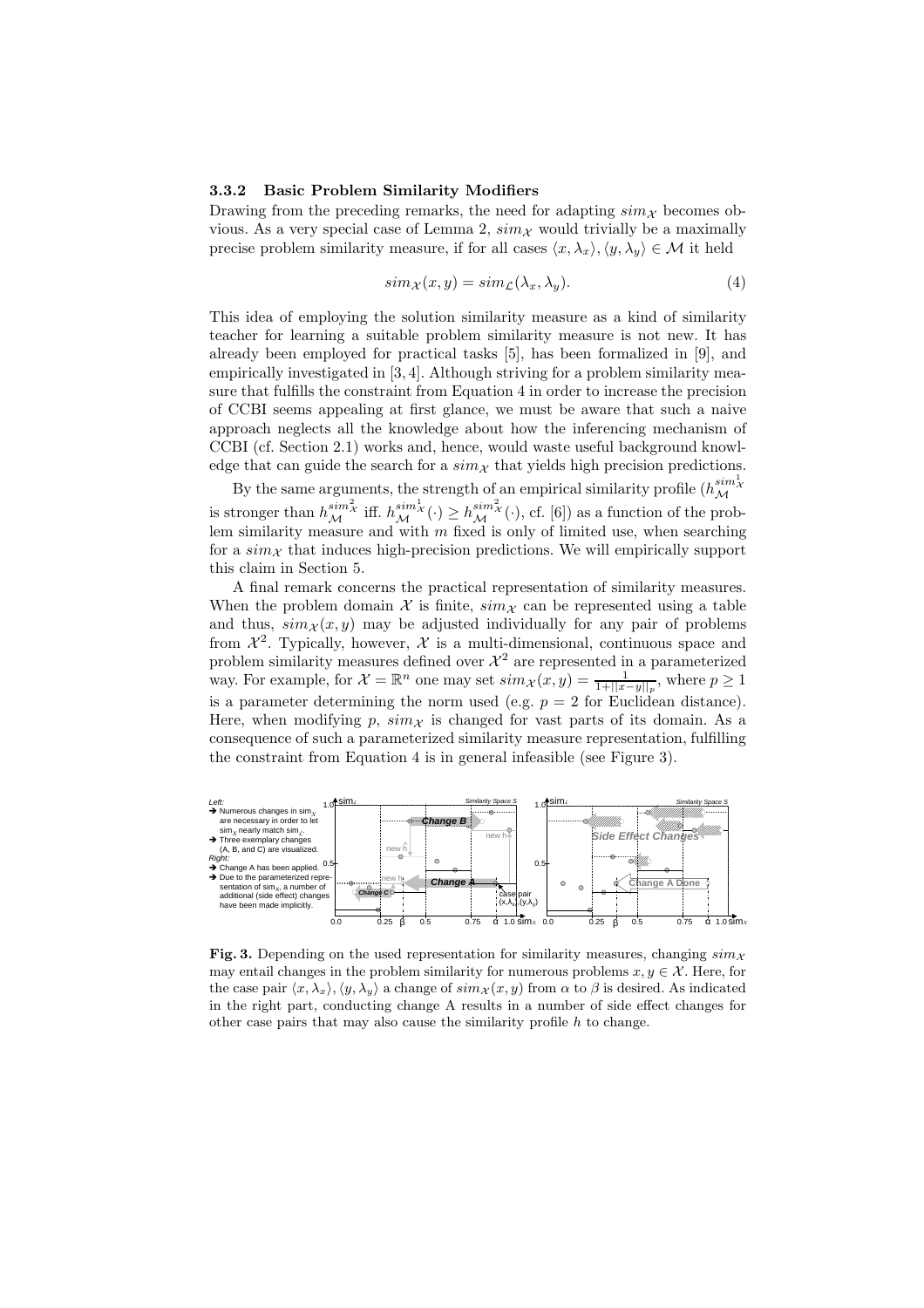## 4 Precision-Oriented Tuning of Similarity Measures

Optimizing similarity measures in CBR is not a novel issue. A lot of work in this direction has been done, e.g. in the area of nearest-neighbor classification. Here, one tries to adjust feature weights by examining pre-classified training data [10, 2, 11]. Stahl [7] introduced a comprehensive methodology and a widely applicable framework for learning similarity measures which we utilize and further develop in the scope of this work. Optimizing similarity measures for the use within CCBI and with the goal of increasing the precision of predictions, however, is novel. In this section, we first briefly outline the learning framework mentioned. Subsequently, we develop and analyze required error measures that are geared towards improving the precision of case-based inferencing with CCBI.

#### 4.1 A Framework for Learning Similarity Measures

The framework for learning similarity measures we utilize does not rely on absolute information of a case's utility for some query, but it allows for exploiting relative utility feedback [7]. A second important feature boosting its applicability is that it is not restricted to learning feature weights, but allows for optimizing a broad class of similarity measures [8].

For the representation of problem similarity, typical knowledge-intensive similarity measures consisting of feature weights  $w_i$  and feature-specific local similarity measures  $sim_{\mathcal{X}_i}$  are assumed, where  $\mathcal{X} = \mathcal{X}_1 \times \cdots \times \mathcal{X}_n$ , and for the features of cases  $x, y \in \mathcal{X}$  it holds that  $x_i, y_i \in \mathcal{X}_i$ :

$$
sim_{\mathcal{X}}(x,y) = \sum_{i=1}^{n} w_i \cdot sim_{\mathcal{X}_i}(x_i, y_i). \tag{5}
$$

Local similarity measures are commonly represented as similarity tables which assess all pairwise similarity values for symbolic features or as difference-based similarity functions which map feature differences to similarity values for numerical features (see [8] for an illustration).

For the task of optimizing feature weights as well as local similarity measures, we developed an algorithm that performs search in the space of representable similarity measures using evolutionary algorithms (EA). An EA maintains a population of individuals (individuals correspond to similarity measures) and evolves it using specialized stochastic operators (crossover and mutation) by which new individuals (offspring) are created. Each individual is associated with a fitness value and the least fit individuals are periodically excluded from the evolution process (selection). So, the learning algorithm searches for the *fittest* individual, whose corresponding similarity measure yields the minimal value of an error function on the training data. For more details on this learning approach and on the representation of similarity measures as individuals, we refer to [8].

#### Fitness Functions

A crucial component when using an evolution-based optimization technique is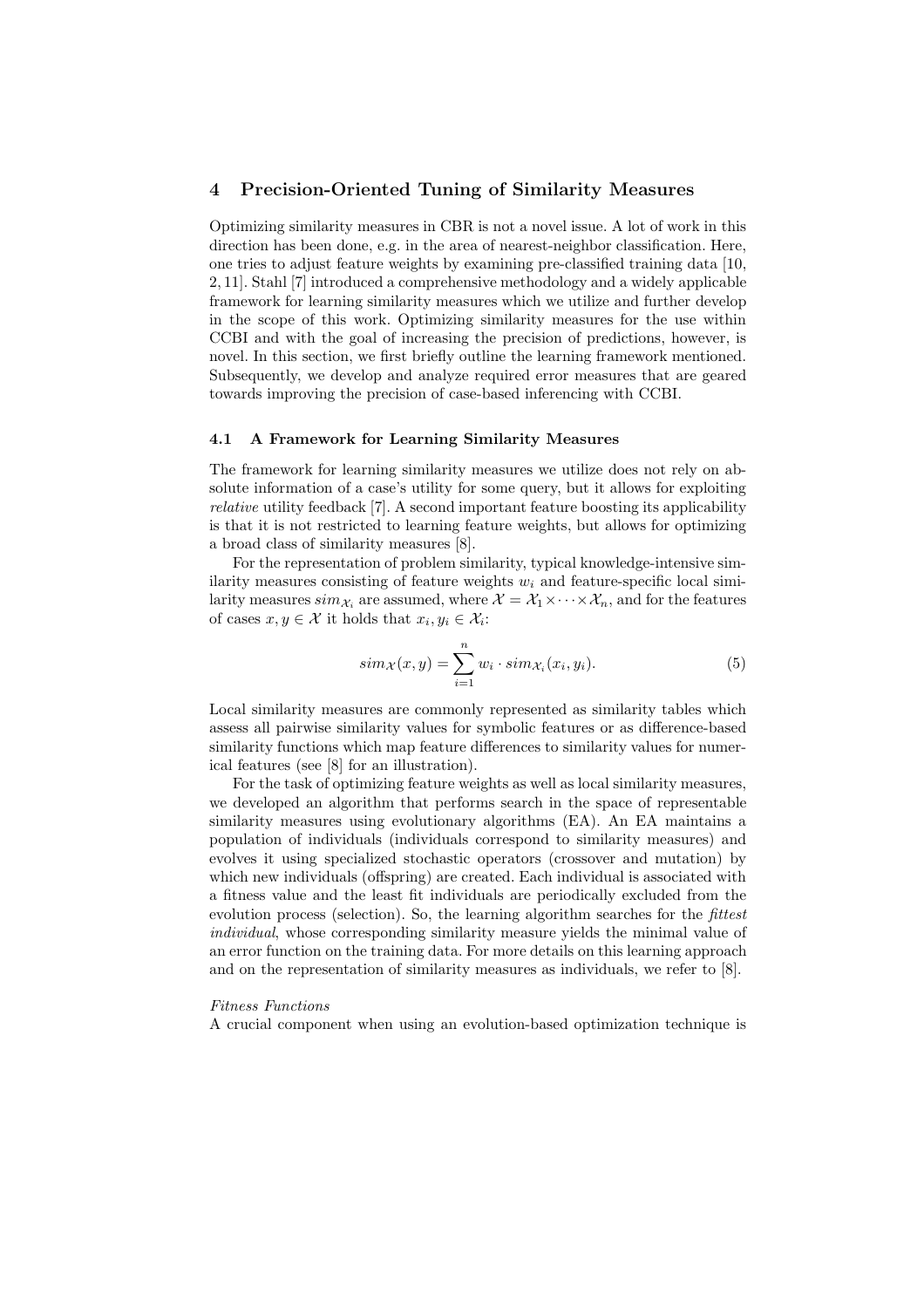the fitness function used for assessing the usefulness of the respective individual. Thus, for the task at hand, we must associate each similarity measure with a fitness value. While for learning similarity measures from relative case utility feedback, the retrieval index error [7] represents an appropriate fitness function, we found that more effort must be put into the fitness function's definition [3] when similarity measure optimization is to be performed for classification and regression tasks, where often only some kind of binary feedback (e.g. retrieved case has correct class or not) is available. Most of the corresponding fitness functions we investigated made use of a solution similarity measure and/or tried to induce relative utility feedback such that an index error was applicable. Being developed for usage in combination with k-nearest neighbor retrieval those error functions are unfortunately no longer usable if we work with CCBI and intend to improve the precision of the retrieved solution sets it returns. Hence, next we derive a number of candidate error functions that may be used as fitness functions when performing problem similarity measure optimization for CCBI.

#### 4.2 Precision-Oriented Error Measures

Considering a fixed set of cases  $\mathcal{M}$ , a fixed number of intervals m, and a fixed solution similarity measure  $\text{sim}_{\mathcal{L}}$ , we can observe that

- a) changing the problem similarity measure  $\sin\chi$  yields a shifting of data points in the similarity space  $S = [0, 1] \times [0, 1]$  (see Figure 3) along the *x*-axis,
- b) the precision of returned solution sets is heavily influenced by the data distribution in that space,
- c) maximal precision can be attained, if the data is distributed in such a manner that the statement of Lemma 2 holds,
- d) imprecision can arise, if there are cases  $\langle x, \lambda_x \rangle, \langle y, \lambda_y \rangle$  such that  $h_{\mathcal{M}}(sim_{\mathcal{X}}(x,$  $y$ )  $\langle \, \text{sim}_{\mathcal{L}}(\lambda_x, \lambda_y), \, \text{in particular if this inequality holds for all } \langle y, \lambda_y \rangle \in \mathcal{M},$

where we refer by  $h_{\mathcal{M}}$  to the empirical similarity profile for the currently considered problem similarity measure  $\sin x$ .

Departing from observation c), it is intuitive to employ the squared distance between the empirical similarity profile and boundary, summed over all intervals, as an error function (high fitness subsequently corresponds to a low error value).

**Definition 4 (Boundary to Profile Error).** Given a case base  $M$ , a partition  $A_k$  of [0,1] into m intervals, a problem and solution similarity measure sim $\chi$ and sim<sub>C</sub>, and the respective empirical similarity profile  $h_{\mathcal{M}}$  and boundary  $\hat{h}_{\mathcal{M}}$ ,

$$
E_{B2P}(sim_{\mathcal{X}}) = \sum_{i=1}^{m} (\hat{h}_{\mathcal{M}}(x_i) - h_{\mathcal{M}}(x_i))^{2}
$$

defines the boundary to profile error of sim<sub>X</sub> for M (where  $\forall x_i$ , it holds  $x_i \in$  $A_i$ ).

Thus,  $E_{B2P} = 0$  implies that  $\sin x$  is a maximally precise problem similarity measure. Despite this,  $E_{B2P}$  is apparently only of limited use, because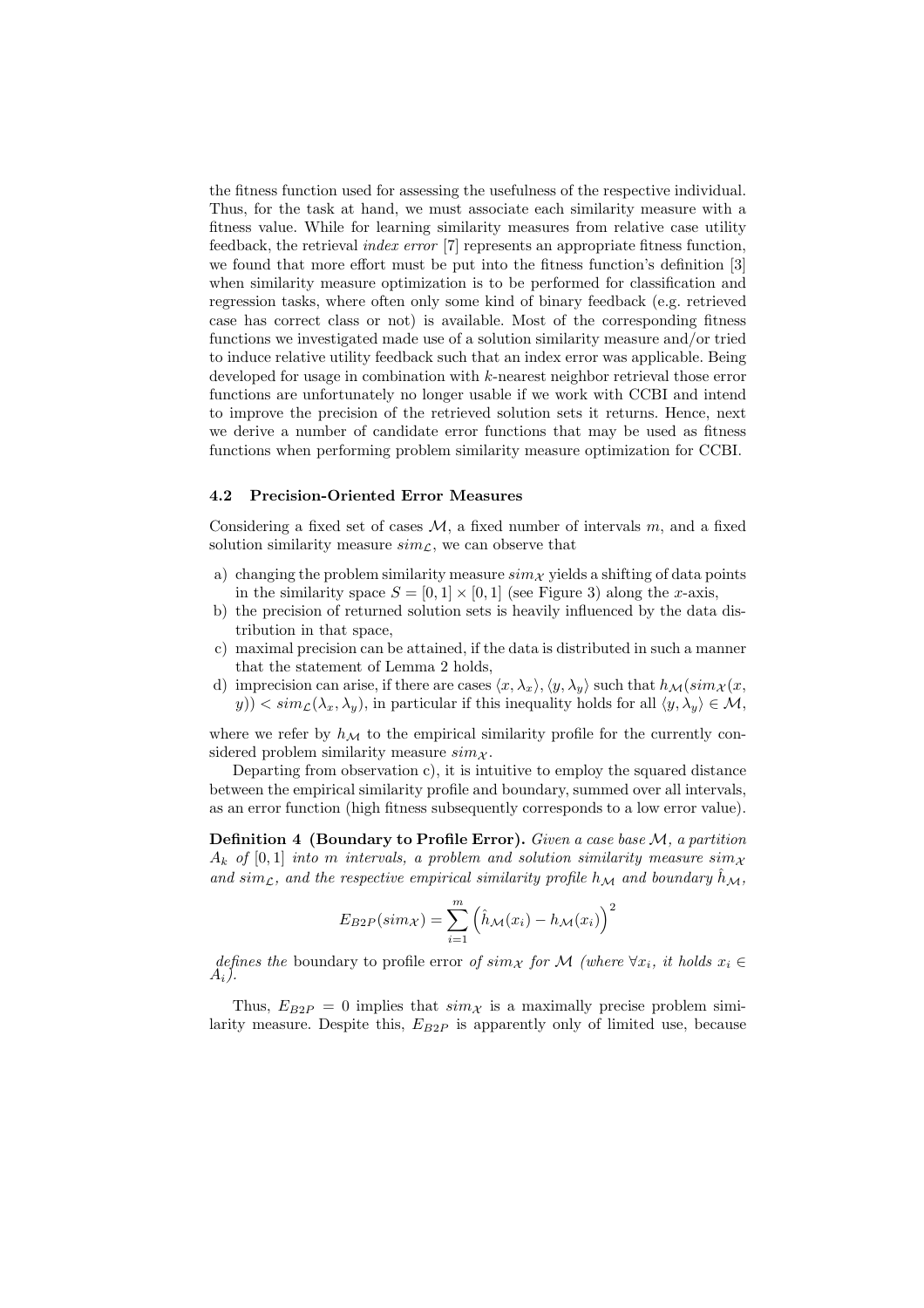the precision a problem similarity measure yields also strongly depends on the distribution of similarity pairs within each interval  $A_i$  (cf. observation b)). An example of two measures with  $E_{B2P}(sim_X^1) = E_{B2P}(sim_X^2)$  where  $sim_X^2$  is the presumably more precise one, is shown in Figure 4. Thus, a straightforward extension of Definition 4 takes observation d) into account by summing the squared distances between individual data points in  $S$  and their respective profile values.

Definition 5 (Solution Similarity to Profile Error). Using the same preconditions as before, the solution similarity to profile error is defined as

$$
E_{SS2P}(sim_{\mathcal{X}}) = \sum_{\langle x,\lambda_x\rangle \in \mathcal{M}} \sum_{\langle y,\lambda_y\rangle \in \mathcal{M}} (sim_{\mathcal{L}}(\lambda_x,\lambda_y) - h_{\mathcal{M}}(sim_{\mathcal{X}}(x,y)))^2.
$$

Again, although  $E_{SS2P} = 0$  assures that  $h = \hat{h}$  and although  $E_{SS2P}$  regards the distribution of similarity pairs within intervals more smartly than  $E_{B2P}$ , the distance between solution similarities and profile values is only a coarse indicator of whether imprecise solution sets  $C^{est}$  will occur.

Having taken a closer look at how  $C^{est}(q)$  is defined, i.e. on Equation 3, and knowing that we obtain  $C^{est} = C^{prec}$  if  $h_{\mathcal{M}}(sim_{\mathcal{X}}(x, y)) = sim_{\mathcal{L}}(\lambda_x, \lambda_y)$  everywhere, we can conclude that an "imprecise  $\lambda$ " is in one of the intersected sets  $\{\lambda \mid \text{sim}_{\mathcal{L}}(\lambda, \lambda_c) \geq h_{\mathcal{M}}(\text{sim}_{\mathcal{X}}(q, c))\},$  if there exists a  $\langle u, \lambda_u \rangle \in \mathcal{M}$  with  $\dim_{\mathcal{L}}(\lambda_u, \lambda_c) \in (h_{\mathcal{M}}(\text{sim}_{\mathcal{X}}(q, c)), \text{sim}_{\mathcal{L}}(\lambda_q, \lambda_c))^2$ . This gives rise to defining:

Definition 6 (Pairs in Imprecision Interval Error). Let the same preconditions be given as before, and define  $I_{x,y} = (h_{\mathcal{M}}(sim_{\mathcal{X}}(x, y)), sim_{\mathcal{L}}(\lambda_x, \lambda_y))$  as the imprecision interval for the case pair  $\langle x, \lambda_x \rangle, \langle y, \lambda_y \rangle$ . Then, we call

$$
E_{PII}(sim_{\mathcal{X}}) = \sum_{\langle x, \lambda_x \rangle \in \mathcal{M}} \sum_{\langle y, \lambda_y \rangle \in \mathcal{M}} \sum_{\langle u, \lambda_u \rangle \in \mathcal{M}} f(x, y, u)
$$

where  $f(x, y, u) = \begin{cases} 1 & \text{if } \operatorname{sim}_{\mathcal{L}}(\lambda_u, \lambda_y) \in I_{x,y} \end{cases}$  $\begin{aligned} \n\frac{d}{dx} \cos \left( \frac{\partial u}{\partial y} \right) \cos \left( \frac{\partial u}{\partial x} \right) \sin \left( \frac{\partial u}{\partial y} \right) \sin \left( \frac{\partial u}{\partial y} \right) \sin \left( \frac{\partial u}{\partial y} \right) \sin \left( \frac{\partial u}{\partial y} \right) \sin \left( \frac{\partial u}{\partial y} \right) \sin \left( \frac{\partial u}{\partial y} \right) \sin \left( \frac{\partial u}{\partial y} \right) \sin \left( \frac{\partial u}{\partial y} \right) \sin \left( \frac{\partial u}{\partial y} \right) \sin \left( \frac{\$ error.

Function f in Definition 6 indicates whether for two cases  $\langle x, \lambda_x \rangle, \langle y, \lambda_y \rangle$ from the case base there is a  $\langle u, \lambda_u \rangle \in \mathcal{M}$   $(u \neq x)$  such that  $\text{sim}_{\mathcal{L}}(\lambda_u, \lambda_v)$  $h_{\mathcal{M}}(sim_{\mathcal{X}}(x, y))$  and  $sim_{\mathcal{L}}(\lambda_u, \lambda_y) \leq sim_{\mathcal{L}}(\lambda_x, \lambda_y)$ . Consequently, one may say that the case pair  $\langle x, \lambda_x \rangle$  and  $\langle y, \lambda_y \rangle$  bears some potential for yielding imprecision (see Figure 4a for an illustration).

However, for  $C^{est}(x) \setminus C^{prec}(x) \neq \emptyset$  to actually occur and for  $\lambda_u$  to be in that difference set, the two inequations mentioned in the previous paragraph must not just hold for y, but also for all  $\langle z, \lambda_z \rangle \in \mathcal{M}$   $(z \neq y)$ . In other words, if we can find a  $\langle z, \lambda_z \rangle \in \mathcal{M}$  such that  $\text{sim}_\mathcal{L}(\lambda_u, \lambda_z) < h_\mathcal{M}(\text{sim}_\mathcal{X}(x, z))$ , then the considered case pair  $\langle x, \lambda_x \rangle$  and  $\langle y, \lambda_y \rangle$  no longer bears potential for causing imprecision concerning  $\lambda_u$ . The following error function takes care of that fact.

<sup>&</sup>lt;sup>2</sup> Note that  $\lambda_u$  is in the mentioned set anyway, if  $\text{sim}_{\mathcal{L}}(\lambda_u, \lambda_c) > \text{sim}_{\mathcal{L}}(\lambda_q, \lambda_c)$ , even if  $h = \hat{h}$ .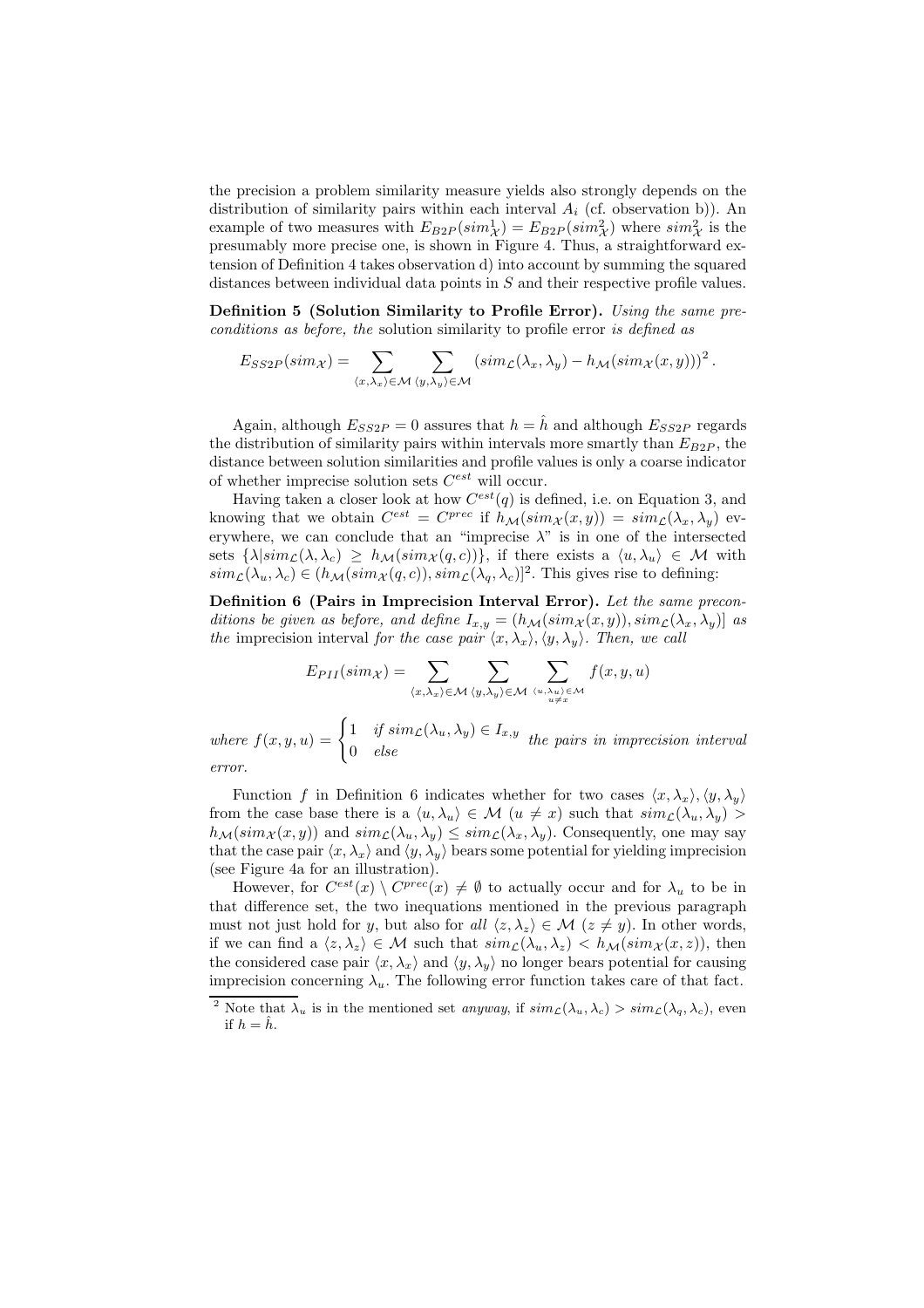

Fig. 4. In b+c), the similarity space for two problem measures  $\sin^1_{\mathcal{X}}$  and  $\sin^2_{\mathcal{X}}$  is shown (both yield the same value of  $E_{B2P}$ ) which are presumed to be of different precision (see text). In a), an illustration for Definitions 6+7 is provided. Looking at case pair  $\langle x, \lambda_x \rangle$ ,  $\langle y, \lambda_y \rangle$ , there are two data points  $(\cdot, y)$  in the corresponding imprecision interval  $I_{x,y}$ . However, w.r.t. u,  $(x, y)$  bears no potential for yielding imprecision: Apparently, there exists a  $\langle z, \lambda_z \rangle \in \mathcal{M}$  such that  $(u, z)$  is below  $I_{x,z}$ , which is why  $\lambda_u \notin C^{est}(x)$ .

Definition 7 (Pairs Causing Imprecision Error). Let the same preconditions and definition of the imprecision interval for a case pair  $\langle x, \lambda_x \rangle, \langle y, \lambda_y \rangle$  as well as the definition of f be given as before. Then, we call

$$
E_{PCI}(sim_{\mathcal{X}}) = \sum_{\langle x, \lambda_x \rangle \in \mathcal{M}} \sum_{\langle y, \lambda_y \rangle \in \mathcal{M}} \sum_{\langle u, \lambda_y \rangle \in \mathcal{M}} \left( f(x, y, u) \cdot \min_{\substack{\langle z, \lambda_z \rangle \in \mathcal{M} \\ z \neq y}} g(x, u, z) \right)
$$

with  $g(x, u, z) = \begin{cases} 0 & \text{if } \operatorname{sim}_{\mathcal{L}}(\lambda_u, \lambda_z) < h_{\mathcal{M}}(\operatorname{sim}_{\mathcal{X}}(x, z)) \\ 1 & \text{if } \operatorname{sim}_{\mathcal{L}}(\lambda_u, \lambda_z) \end{cases}$ 1 else the pairs causing imprecision error.

Assume, we are given a case base M with  $M = |M|$ . Evaluating the fitness of a problem similarity measure  $\sin\chi$  using one of the functions from Definitions 4 to 7, we have to acknowledge substantial differences in the computational effort required for computing  $E$ . First of all, the time complexity of (re-)calculating an entire empirical similarity profile<sup>3</sup> subject to a changed problem similarity measure is quadratic in the number of cases, as can be concluded from [6]. Thus, any fitness evaluation will at least have quadratic complexity in M.

Because evaluating  $E_{B2P}$  requires just one sweep over m intervals, the complexity does not rise,  $E_{B2P} \in O(M^2)$ . The same holds for  $E_{SS2P}$ , although here an additional sweep over all combinations of cases is required, thus  $E_{SS2P} \in$  $O(M^2)$ . Counting the number of similarity points that fall into the imprecision interval  $I_{x,y}$  for any pair of cases, necessitates another iteration over all cases, such that  $E_{PII} \in O(M^3)$ . Finally, for  $E_{PCI}$  the min operator (see Definition 7) must be evaluated. In the worst case, here the complexity of evaluating the inner sum can grow quadratically in the number of cases such that  $E_{PCI} \in O(M^4)$ , although a practical implementation may ease that by exploiting the fact that the *min* operator does not have to be evaluated when  $f(\cdot) = 0$  or that evaluating min can be ceased as soon as a  $\langle z, \lambda_z \rangle$  with  $g(x, u, z) = 0$  has been discovered.

<sup>&</sup>lt;sup>3</sup> The effort for computing an empirical similarity boundary is the same as for the corresponding profile.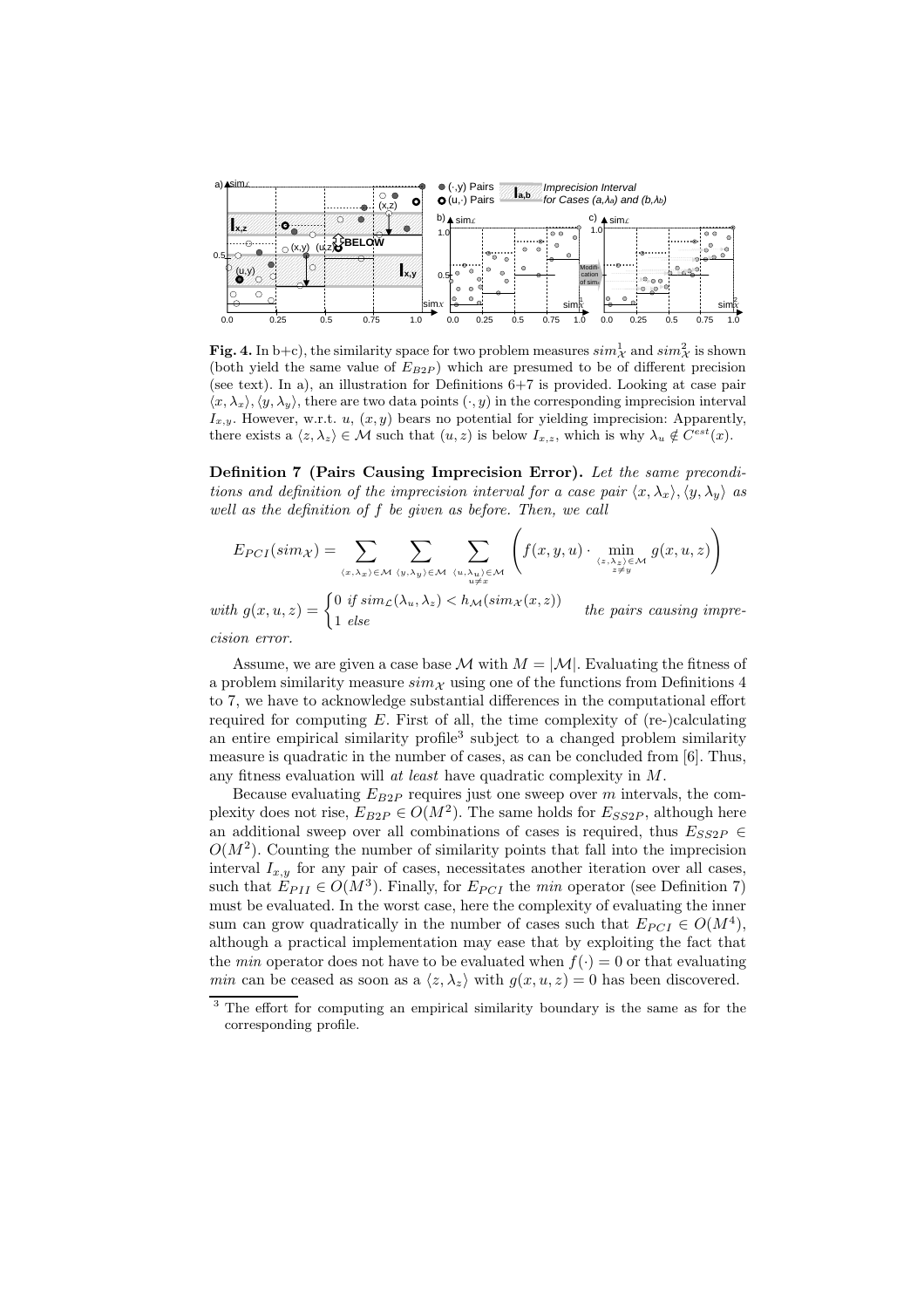A final remark concerns the strength of an empirical similarity profile (see Section 3.3.2) that may, in accordance to the other error functions, be defined as  $E_{STR}(sim_X) = \sum_{i=1}^{m} (1 - h_{\mathcal{M}}(x_i))^2$  with arbitrary  $x_i \in A_i$ . Note that such an error function will in general not yield maximal precision according to Lemma 2. Nevertheless, we include  $E_{STR}$  in our experiments in the next section.

# 5 Empirical Evaluation

The focus of this evaluation is on a comparison of the performance of CCBI when doing inference utilizing a knowledge-poor default similarity measure  $sim_{def}$ (corresponding to the Euclidean distance) and the measures acquired during learning using the different error functions introduced above. All application domains we consider depict regression tasks, i.e. there is a single real-valued solution attribute for which we use a transformation of the Euclidean distance measure as solution similarity measure  $sim<sub>L</sub>$ . In accordance to [6], we measure the performance of CCBI in terms of confidence (share of retrievals with  $\lambda_q \in C^{est}(q)$ ) and imprecision which is the length of the prediction interval (difference of the biggest and smallest element in  $C^{est}$ ). Further, we provide the average point prediction errors for the respective regression task, where the point prediction of CCBI is determined as the center of the solution interval it predicts.

Note that the imprecision and point prediction of a retrieval result can only be calculated for  $q \in \mathcal{X}$  for which  $C^{est}(q) \neq \emptyset$ . Therefore, we also provide an indication of the share of retrievals during which  $C^{est} = \emptyset$  was returned. However, for larger case bases ( $|\mathcal{M}| \ge 100$ ) it generally holds that  $Pr(C^{est}(q) = \emptyset) < 0.01$ , so that the influence of empty solution sets becomes negligible.

## 5.1 Proof of Concept

The atomic power plant domain is a small data set covering German nuclear power stations. Since German law dictates the discommisioning of all plants, the task here is to predict the remaining allowed running time of individual stations.

In this experiment, we pursued a leave-one-out validation strategy. Obviously, all error functions suggested are capable of yielding learning improvements regarding the level of precision CCBI achieves (see Figure 5). However, the computational complexity of an error measure seems to heavily correlate to its capabilities in reducing imprecision and the point prediction error. In particular,  $E_{PCI}$  reduces the length of the prediction interval represented by  $C^{est}$ after 60 evolutionary generations to  $0.13 \text{ years}^4$ , as opposed to an error of 1.78 years for  $\text{sim}_{def}$ . Interestingly, the confidence share  $(Pr(\lambda_q \in C^{est}(q)))$  is not impaired, i.e. stays above the confidence level of the default similarity measure.

#### 5.2 Benchmark Results

Next, we studied the behavior of our learning algorithms on several UCI data benchmark sets. In contrast to the experiments in Section 5.1 (LOO validation),

<sup>&</sup>lt;sup>4</sup> In 85% of all retrievals performed – in the remaining 15% it holds  $C^{est}(q) = \emptyset$ .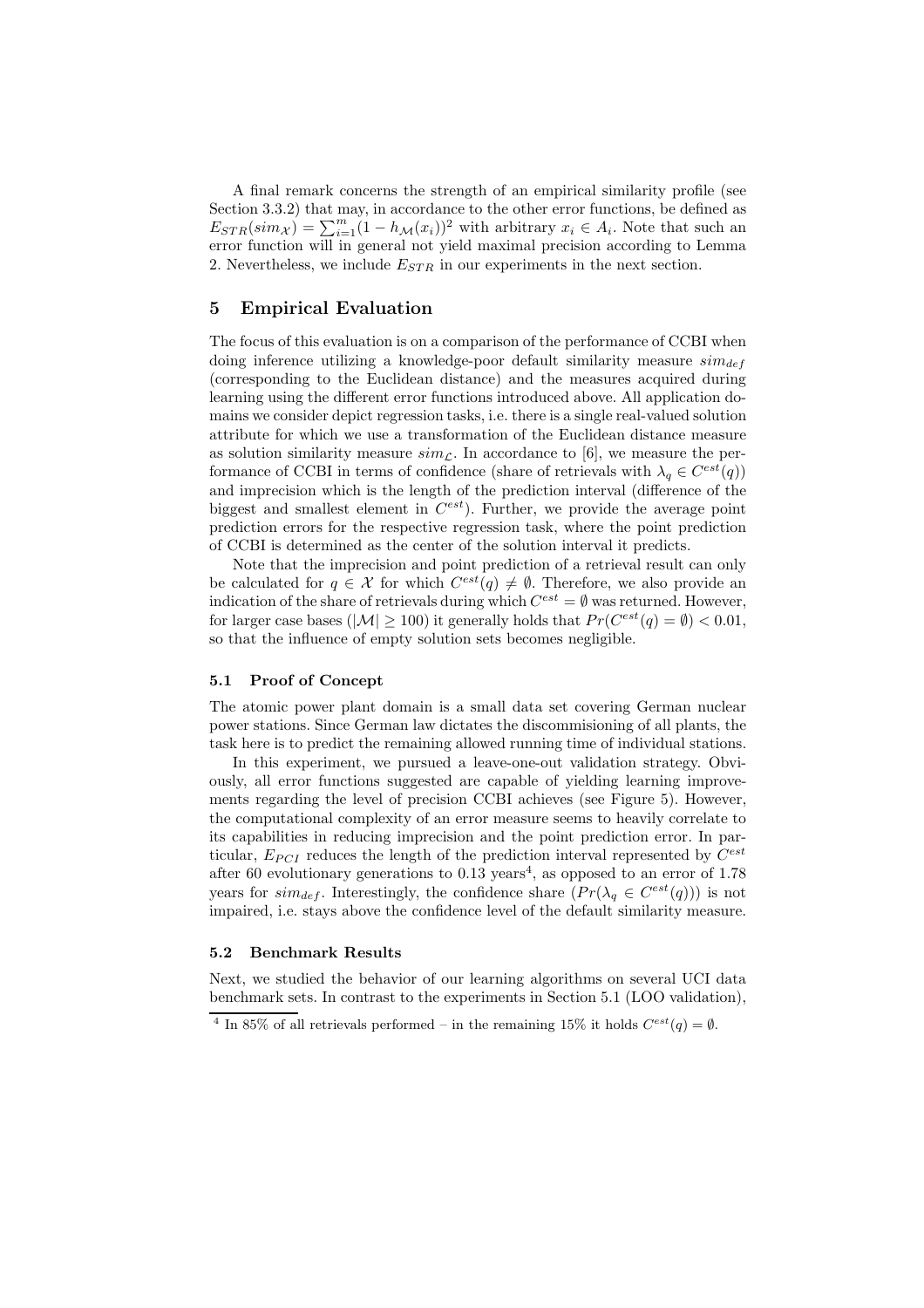

Fig. 5. Results for the Atomic Power Plant Domain (evaluations performed on a LOO basis where the experiments were repeated 10 times,  $|\mathcal{M}| = 20$ , and  $m = 15$ ).

we now split the case bases, learned on the first part of training cases, and conducted all evaluations of learning results on the remaining part of independent test cases.

The first question of our concern was on the influence of data-sparseness. Here, our findings are in line with [6], revealing that confidence strongly correlates to the size of  $M$ . This dependency is even magnified when optimizing the problem similarity measures for increasing precision: Learning with small data sets, not only the imprecision, but also the level of confidence is clearly reduced. This effect is visualized in the top row of Figure 6 where for the Servo domain learning curves are shown for optimization processes with 25 and 50 training instances only. The bottom row shows how the situation improves when a more comprehensive training data set is used. Here, it can be concluded that in particular an optimization process using  $E_{SS2P}$ ,  $E_{PII}$ , and  $E_{PCI}$  as error function yields excellent precision improvements while confidence stays at a satisfying level. Moreover, the point predictions that CCBI produces using that acquired optimized problem similarity measure clearly outperform the predictions of a k-NN regression  $(k = 1, \ldots, 9)$ .

The results for further benchmark data sets are summarized in Table 1. Since we found that precision-improving similarity measures for CCBI can be reliably obtained for  $|CB| > 100$ , we have omitted the results for smaller training sets. As the orders of magnitude of the solution attributes vary across the domains we considered, we have provided percentual improvements/impairments of the confidence and imprecision levels relative to the corresponding values the default similarity measure yields. It is interesting to note that the changes of the point prediction error are similar to those of the imprecision, which is why the former are omitted in Table 1.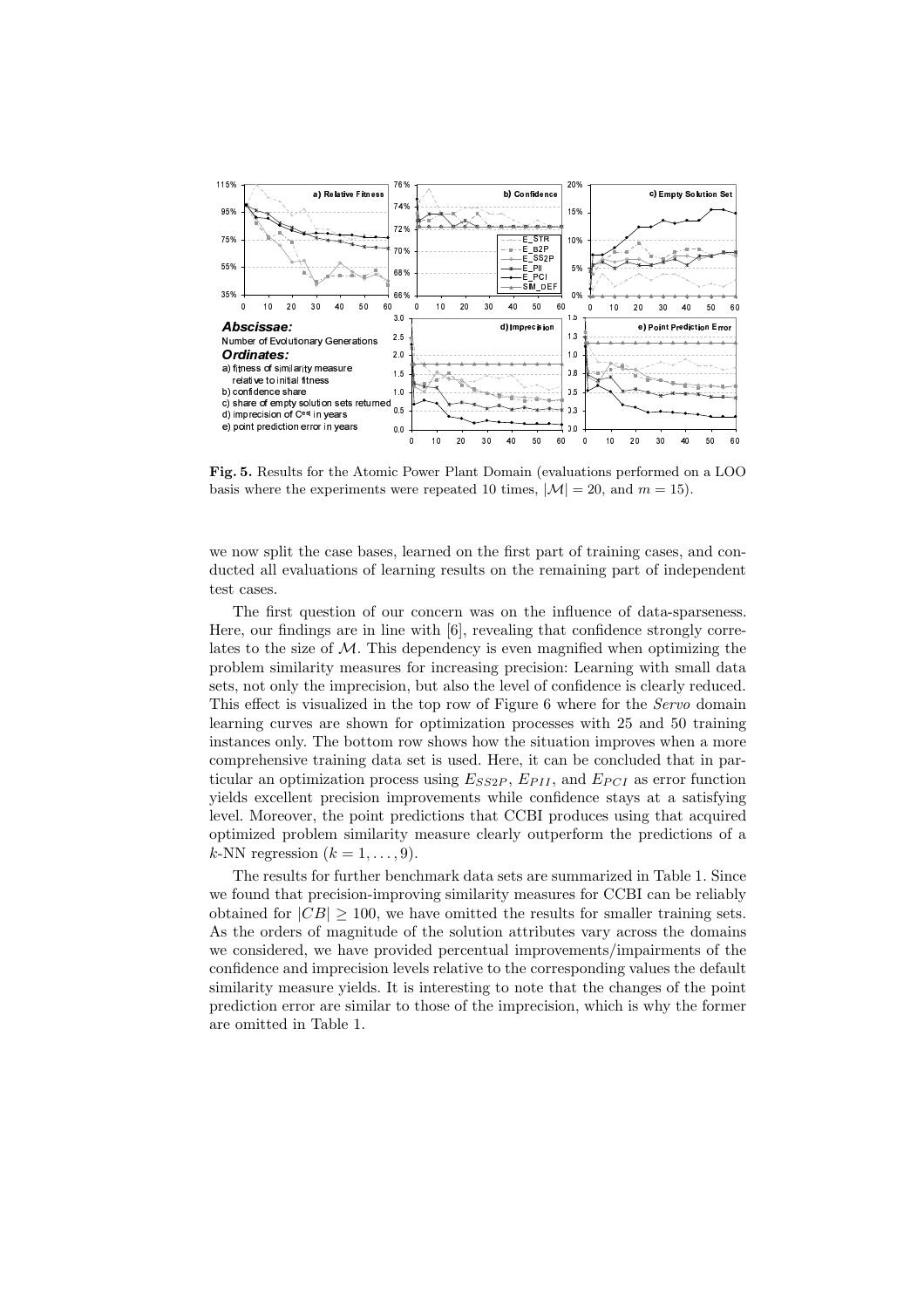

Fig. 6. Improved Precision for the Servo Domain (from UCI Repository).

While most of the results listed are based upon training data set of  $|\mathcal{M}| = 200$ (except where noted) for learning on the basis of the pairs causing imprecision error  $E_{PCI}$ , we maximally employed 100 training instances, as the enormous computational complexity (cf. Section 4.2) prohibited the use of larger training sets. Consequently, due to effects of overfitting (comparable to, yet not as distinct as in the top row of Figure 6) the results given in the last two columns of the result table are likely to feature comparatively better imprecision and worse confidence levels than the other columns.

Summarizing, we can state that in most of the experiments conducted the gain achieved in reducing imprecision was significantly more distinct than the corresponding reduction of the confidence share. We thus can conclude that the proposed optimization of similarity measures using the error functions derived in Section 4 is highly beneficial for the performance of CCBI. Practically, our evaluation shows that the solution similarity to profile error  $E_{SS2P}$  as well as the pairs in imprecision interval error  $E_{PII}$  are most suitable for the realization of a precision-oriented similarity measure optimization. Averaged over our experiments they yield a confidence reduction of  $11.3/11.8$  percent<sup>5</sup> compared to  $sim_{def}$  and a simultaneous reduction of imprecision of 43.2/45.6%. The performance of  $E_{PCI}$  is evidently superior, but, as mentioned, its computation becomes quickly intractable for increasing amounts of training case data.

# 6 Conclusion

The contribution of this paper is three-fold. First, we have theoretically examined the notion of precision in the context of credible case-based inference and proved several formal statements concerning the relation between similarity measures and the level of precision inferencing with CCBI may yield. Second, utilizing the

<sup>5</sup> We emphasize that this confidence reduction turns out to be much lower when the amount of training data is further increased (beyond  $|\mathcal{M}| = 200$ ).